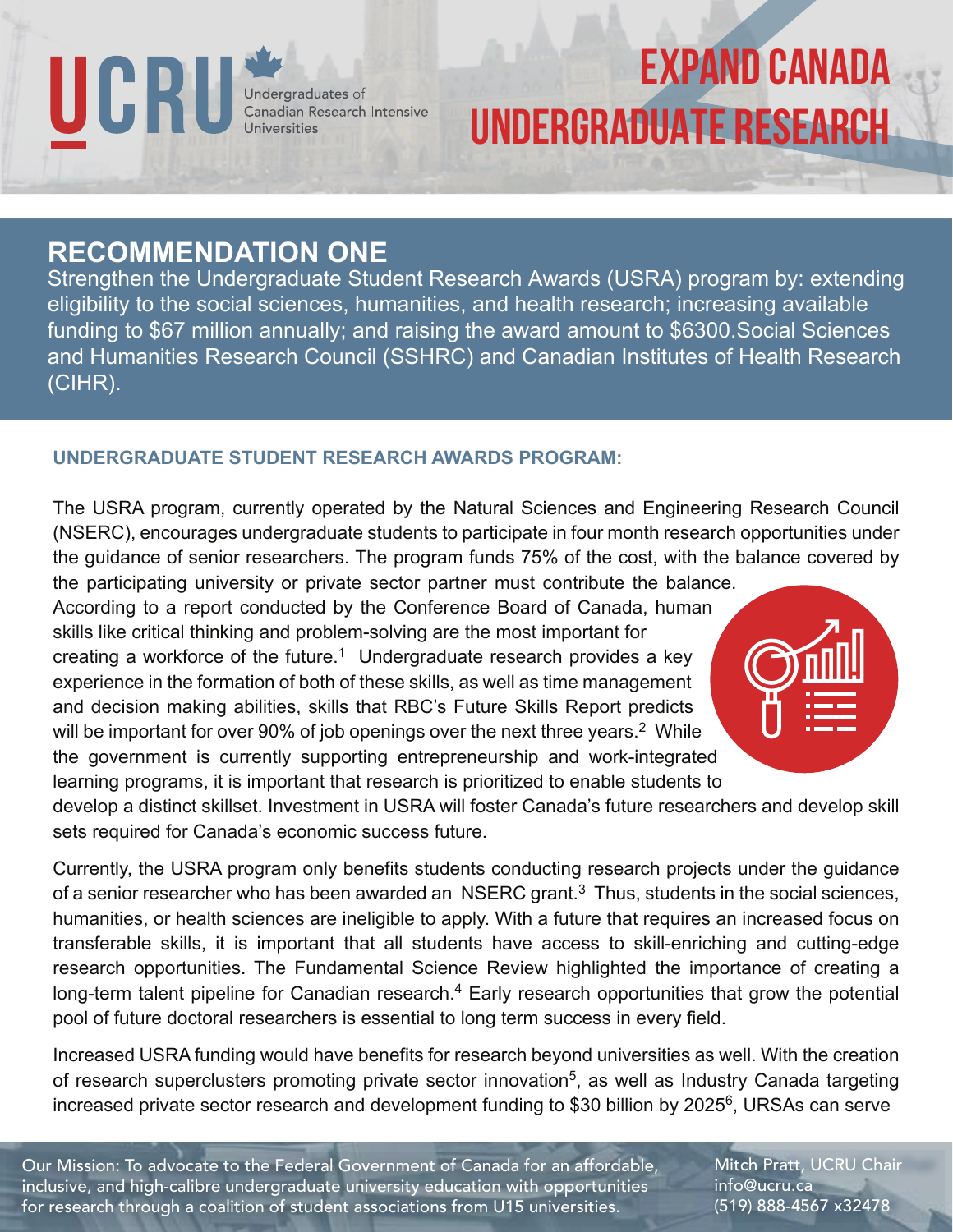to develop undergraduate-level research talent for use in the private sector upon graduation through partnerships with industry. For instance, the NSERC program also permits undergraduate research in the private sector as well, through Experience Awards. These awards function in the same manner as the USRA program, apart from the partnership with organizations to conduct industry research.

An NSERC program report in 2012 reflected that the federal \$4,500 amount, combined with the mandatory 25% university support, led to an equivalent compensation of \$9.38 dollars per hour for a 35 hour week, inside a 16-week research experience. This amount falls below the current minimum wage levels of every province and territory, and is over a thousand dollars lower than it was prior to  $2010$ .<sup>7</sup> A survey of students who received approval for a USRA but did not accept the offer found that one in five students did not accept because there was a better paying opportunity available. By investing additional funds into the USRA program, the USRA funding could be increased to \$6,300. With a

**ONE** in **FIVE** did not accept their URSA approval because there was a better paying opportunity available

proportional increase in university funding, this would reflect an equivalent wage

of \$15.00 per hour, or equal to Alberta's minimum wage, and result in more students accepting the awards.<sup>8</sup>

The increased funding allocated towards undergraduate research opportunities would be housed in each of the funding agencies, and coordinated through the Canada Research Coordinating Committee. \$67 million of funding per year would allow for 2.5% of university students to have a USRA research experience before graduation.

temp/8cd5e978-fd2a-42c2-9094-8e9b58285e65/14-032\_SkillsGap\_RPT.pdf

3NSERC-CRSNG, Evaluation of the USRA Program (2012), 9,http://www.nserc-crsng.gc.ca/\_doc/Reports-Rapports/USRAFR\_e.pdf 4Advisory Panel for the Review of Federal Support for Fundamental Science, Investing in Canada's Future – Strengthening the Foundations of

Canadian Research (2017), 9, http://www.sciencereview.ca/eic/site/059.nsf/vwapj/ScienceReview\_April2017

7NSERC-CRSNG, Evaluation of the USRA Program (2012), http://www.nserc-crsng.gc.ca/\_doc/Reports-Rapports/USRAFR\_e.pdf

8Government of Canada, Current And Forthcoming Minimum Hourly Wage Rates For Experienced Adult Workers in Canada (2017), http://srv116.services.gc.ca/dimt-wid/sm-mw/rpt1.aspx

Our Mission: To advocate to the Federal Government of Canada for an affordable, inclusive, and high-calibre undergraduate university education with opportunities for research through a coalition of student associations from U15 universitities.

Mitch Pratt, UCRU Chair info@ucru.ca (519) 888-4567 x32478

<sup>1</sup>Conference Board of Canada, The Cost of Ontario's Skills Gap (2013), 26, https://www.conferenceboard.ca/-

<sup>2</sup>RBC, Humans Wanted Future Skills Report Technical Annex and Methodology. https://www.rbc.com/dms/enterprise/futurelaunch/\_assets-custom/pdf/RBC13C-Future-Skills-Report-Methodology.pdf

<sup>5</sup>Industry, Science and Economic Development Canada, Canada's New Superclusters (2018), https://www.ic.gc.ca/eic/site/093.nsf/eng/00008.html <sup>6</sup>Industry, Science and Economic Development Canada, Tracking progress and results: The Innovation and Skills Plan (2018), https://www.ic.gc.ca/eic/site/062.nsf/eng/h\_00083.html#toc-02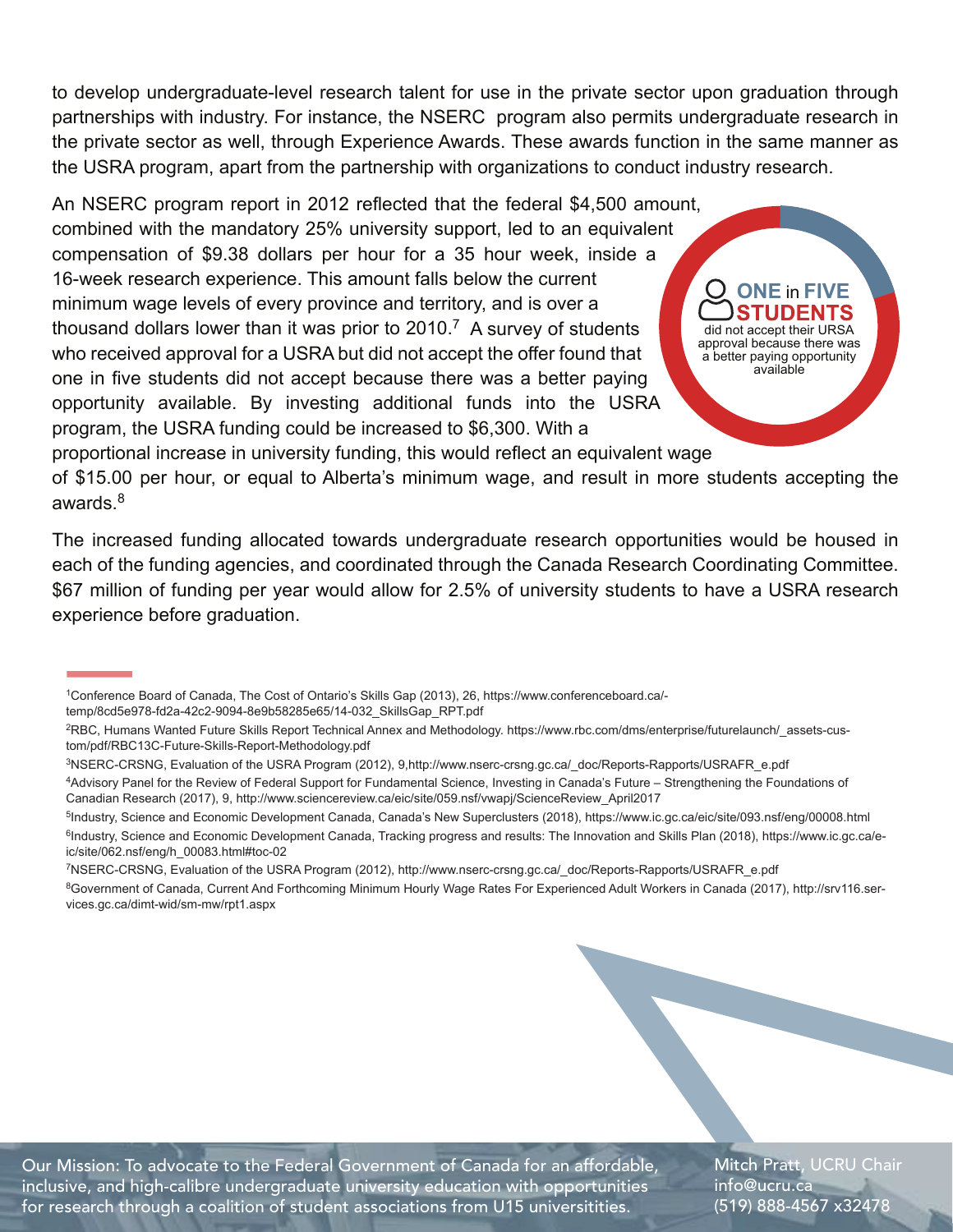## **RECOMMENDATION TWO**

Demographic data should be collected on consenting applicants and recipients to USRAs.

## **RECOMMENDATION THREE**

NSERC should conduct an extensive review of the Undergraduate Student Research Awards Program in 2020 to identify key areas of strength and improvement for the USRA program.

#### **COLLECTION OF CLEAR AND VALUABLE DATA:**

Under the guidance of the Canada Research Coordinating Committee, the federal government should mandate research funding agencies to track data pertaining to the number of undergraduate student applications, field of study, number of successful undergraduate student funding applications and dollar value for each successful application. The tracking of this data should mirror the NSERC model of data  $c$ ollection and disclosure<sup>9</sup>, and should be released on an annual basis. As well, the data collection should be expanded to gather and report applicants' self-reported demographic data, including gender, Indigenous status, racialized identity, and if students have a disability.

In the 2018 Budget, the federal government committed to focusing on the next generation of researchers, as well as increasing support for women, youth, Indigenous peoples, persons with disabilities, and racialized individuals in research. An important aspect of this is to ensure traditionally marginalized individuals have access to opportunities early in their academic careers through undergraduate research. UCRU supports the collection and disclosure of information surrounding granting decisions to ensure USRAs are both accessible and equitable.

Many key pieces of data on USRAs are contained in the most recent program review of USRAs, conducted in 2012. UCRU recommends that another USRA

program review should be conducted to identify concerns with the program both from data, as well as consultation with universities, students, USRA alumni, and other stakeholders. Collection of this data can help create a set of desired program outcomes for longitudinal study to assess the USRA program in the future.

9NSERC-CRSNG, 2017 Research Grants Competition - Results by Institution (2017), http://www.nserc-crsng.gc.ca/NSERC-CRSNG/FundingDecisions-DecisionsFinancement/ResearchGrants-SubventionsDeRecherche/ResultsInstitution-ResultatsEtablissement\_eng.asp?Year=2017

Our Mission: To advocate to the Federal Government of Canada for an affordable, inclusive, and high-calibre undergraduate university education with opportunities for research through a coalition of student associations from U15 universitities.

Mitch Pratt, UCRU Chair info@ucru.ca (519) 888-4567 x32478